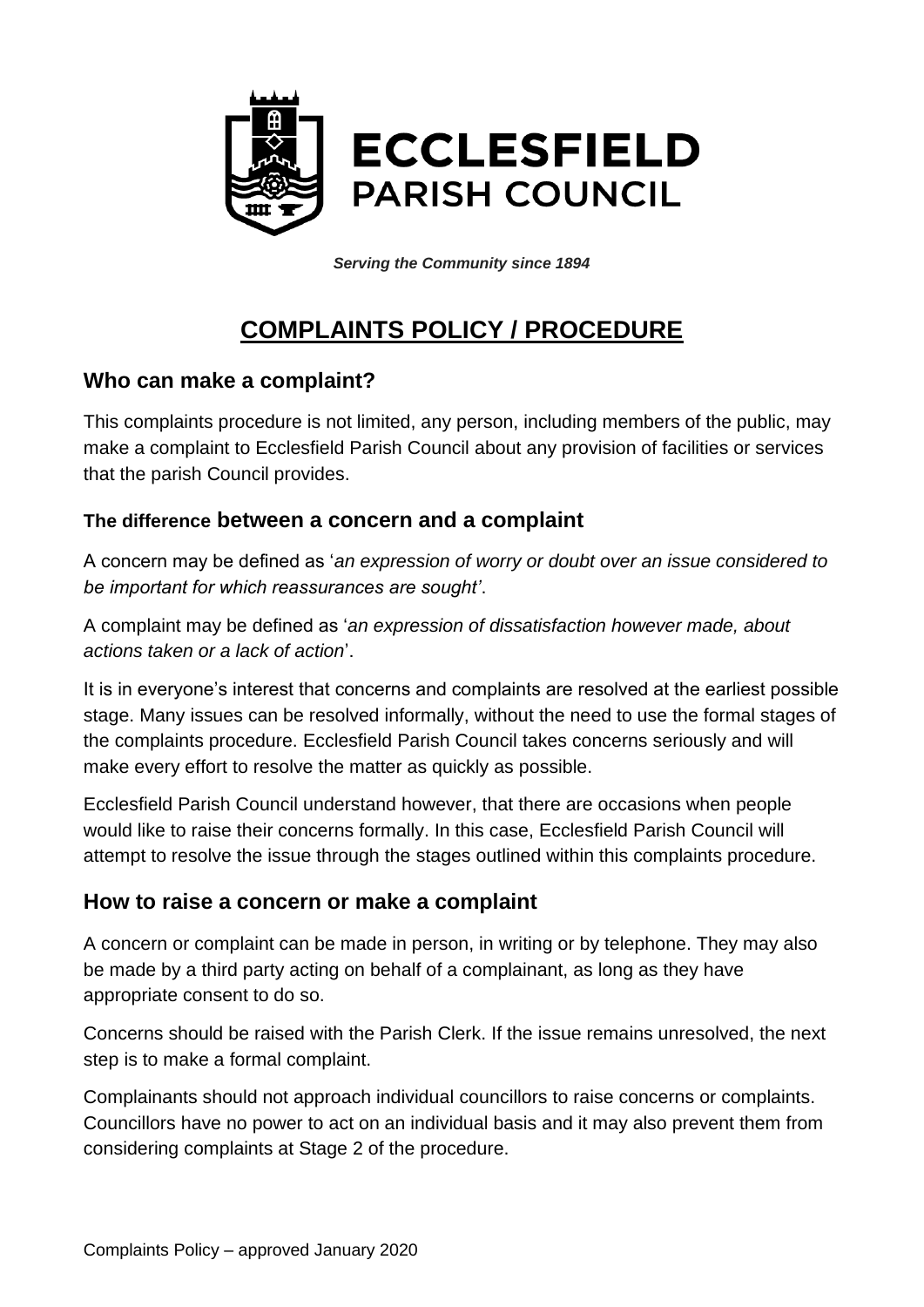Complaints against Council staff should be made in the first instance, to the Parish Clerk. Please mark them as Private and Confidential.

Complaints that involve or are about the Parish Clerk should be addressed to the Chairman of Ecclesfield Parish Council. Please mark them as Private and Confidential.

Complaints about the Chairman of Ecclesfield Parish Council, any individual Councillor or the whole of the Parish Council should be addressed to the Monitoring Officer, Sheffield City Council, Legal Services. Please mark them as Private and Confidential.

For ease of use, a template complaint form is included at the end of this procedure. If help is required in completing the form, contact the Council offices. Third party organisations like the Citizens Advice will also be able to help completing the form.

In accordance with equality law, Ecclesfield Parish Council will consider making reasonable adjustments if required, to enable complainants to access and complete this complaints procedure. For instance, providing information in alternative formats, assisting complainants in raising a formal complaint or holding meetings in accessible locations.

### **Anonymous complaints**

Ecclesfield Parish Council will not normally investigate anonymous complaints. However, the Clerk or Chairman of Ecclesfield Parish Council if appropriate, will determine whether the complaint warrants an investigation.

## **Scope of this Complaints Procedure**

This procedure covers all complaints about any provision of community facilities or services by Ecclesfield Parish Council including those listed below.

| <b>Exceptions</b>                                        | Who to contact                                                                                                                                                                                               |
|----------------------------------------------------------|--------------------------------------------------------------------------------------------------------------------------------------------------------------------------------------------------------------|
| <b>Highways</b>                                          | Concerns about highways, street lighting, waste/refuse                                                                                                                                                       |
| <b>Street Lighting</b>                                   | collection, play areas should be directed to Sheffield City<br>Council                                                                                                                                       |
| <b>Waste/Refuse Collection</b>                           |                                                                                                                                                                                                              |
| <b>Play Areas</b>                                        |                                                                                                                                                                                                              |
| Staff grievances                                         | Complaints from staff will be dealt with under the Parish<br>Councils internal grievance procedures.                                                                                                         |
| Staff conduct                                            | Complaints about staff will be dealt with under the Parish<br>Councils disciplinary procedures, if appropriate.                                                                                              |
|                                                          | Complainants will not be informed of any disciplinary<br>action taken against a staff member as a result of a<br>complaint. However, the complainant will be notified that<br>the matter is being addressed. |
| Complaints about services<br>provided by other providers | Providers should have their own complaints procedure to<br>deal with complaints about service. Please contact them                                                                                           |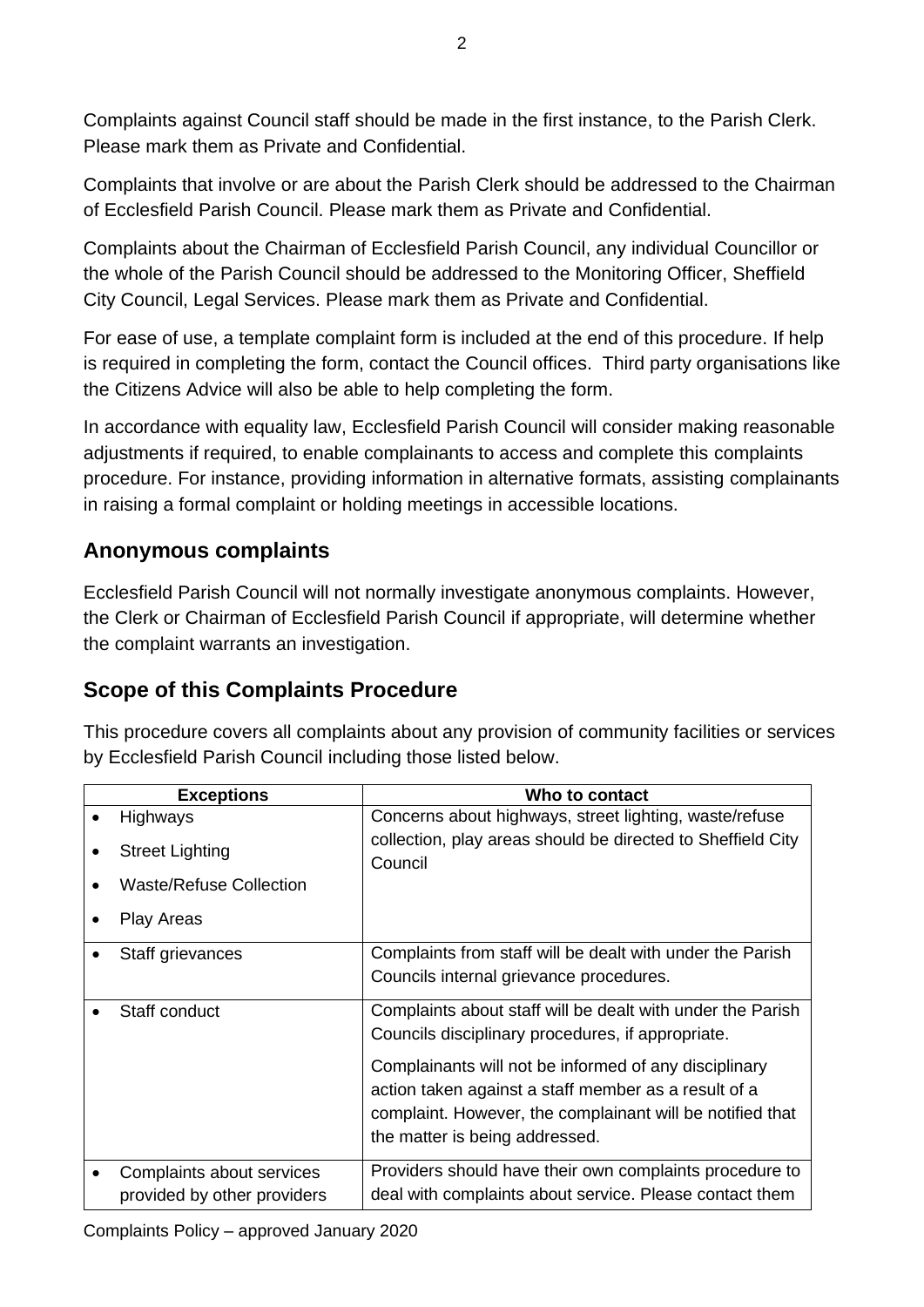| who may use Parish Council's | I direct. |
|------------------------------|-----------|
| premises or facilities       |           |

If other bodies are investigating aspects of the complaint, for example the police, local authority (LA) this may impact on the Parish Council's ability to providing a timely response to the complainant.

If a complainant commences legal action against Ecclesfield Parish Council in relation to their complaint, the Parish Council will consider whether to suspend the complaints procedure in relation to their complaint until those legal proceedings have concluded.

### **Resolving complaints**

At each stage in the procedure, Ecclesfield Parish Council wants to resolve the complaint. If appropriate, the Parish Council will acknowledge that the complaint is upheld in whole or in part. In addition, the Parish Council may offer one or more of the following:

- an explanation;
- an admission that the situation could have been handled differently or better;
- an assurance that the Parish Council will try to ensure the event complained of will not recur; and
- an apology

#### **Withdrawal of a Complaint**

If a complainant wants to withdraw their complaint, we will ask them to confirm this in writing.

#### **Stage 1**

Formal complaints must be made to the Parish Clerk, via the parish office. This may be done in person, in writing (preferably on the Complaint Form), or by telephone.

The Clerk will record the date the complaint is received and will acknowledge receipt of the complaint in writing (either by letter or email) within 5 working days.

Within this response, the Clerk will seek to clarify the nature of the complaint, ask what remains unresolved and what outcome the complainant would like to see. The Clerk can consider whether a face to face meeting is the most appropriate way of doing this.

During the investigation, the Clerk (or investigator) will:

• if necessary, interview those involved in the matter and/or those complained of, allowing them to be accompanied if they wish

Complaints Policy – approved January 2020 • keep a written record of any meetings/interviews in relation to their investigation.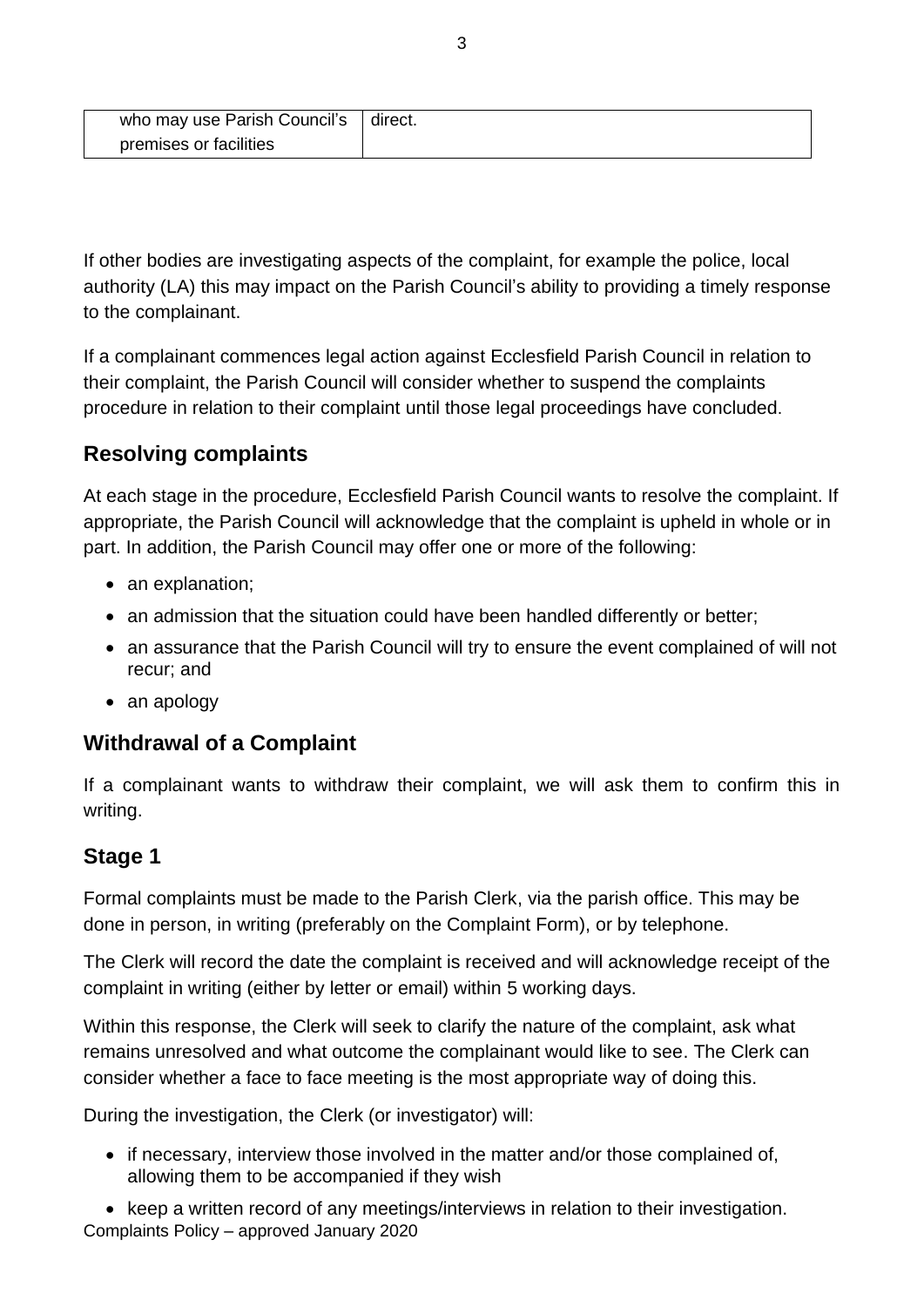At the conclusion of their investigation, the Clerk will provide a formal written response within 20 working days of the date of receipt of the complaint.

If the Clerk is unable to meet this deadline, they will provide the complainant with an update and revised response date.

The Clerk will advise the complainant of how to escalate their complaint should they remain dissatisfied with the outcome of Stage 1.

If the complaint is about the Clerk, or a member of the Parish Council (including the Chair or Vice-Chair), a suitably skilled councillor will be appointed to complete all the actions at Stage 1.

Complaints about the Clerk or member of the Parish Council must be made to the Chairman of the Parish Council via the council office.

If the complaint is:

- jointly about the Chair and Vice Chair or
- the entire Parish Council or
- the majority of the Parish Council

Stage 1 will be considered by an independent investigator appointed by the Parish Council. At the conclusion of their investigation, the independent investigator will provide a formal written response.

#### **Stage 2**

If the complainant is dissatisfied with the outcome at Stage 1 and wishes to take the matter further, they can escalate the complaint to Stage 2 – a meeting with the Clerk or members of the councils appointed complaints committee, which will be formed of the first three, impartial, councillors available. This is the final stage of the complaints procedure.

A request to escalate to Stage 2 must be made to the Clerk, via the council office, within 10 working days of receipt of the Stage 1 response.

The Clerk will record the date the complaint is received and acknowledge receipt of the complaint in writing (either by letter or email) within 10 working days.

Requests received outside of this time frame will only be considered if exceptional circumstances apply.

The Clerk will write to the complainant to inform them of the date of the meeting. They will aim to convene a meeting within 10 working days of receipt of the Stage 2 request. If this is not possible, the Clerk will provide an anticipated date and keep the complainant informed.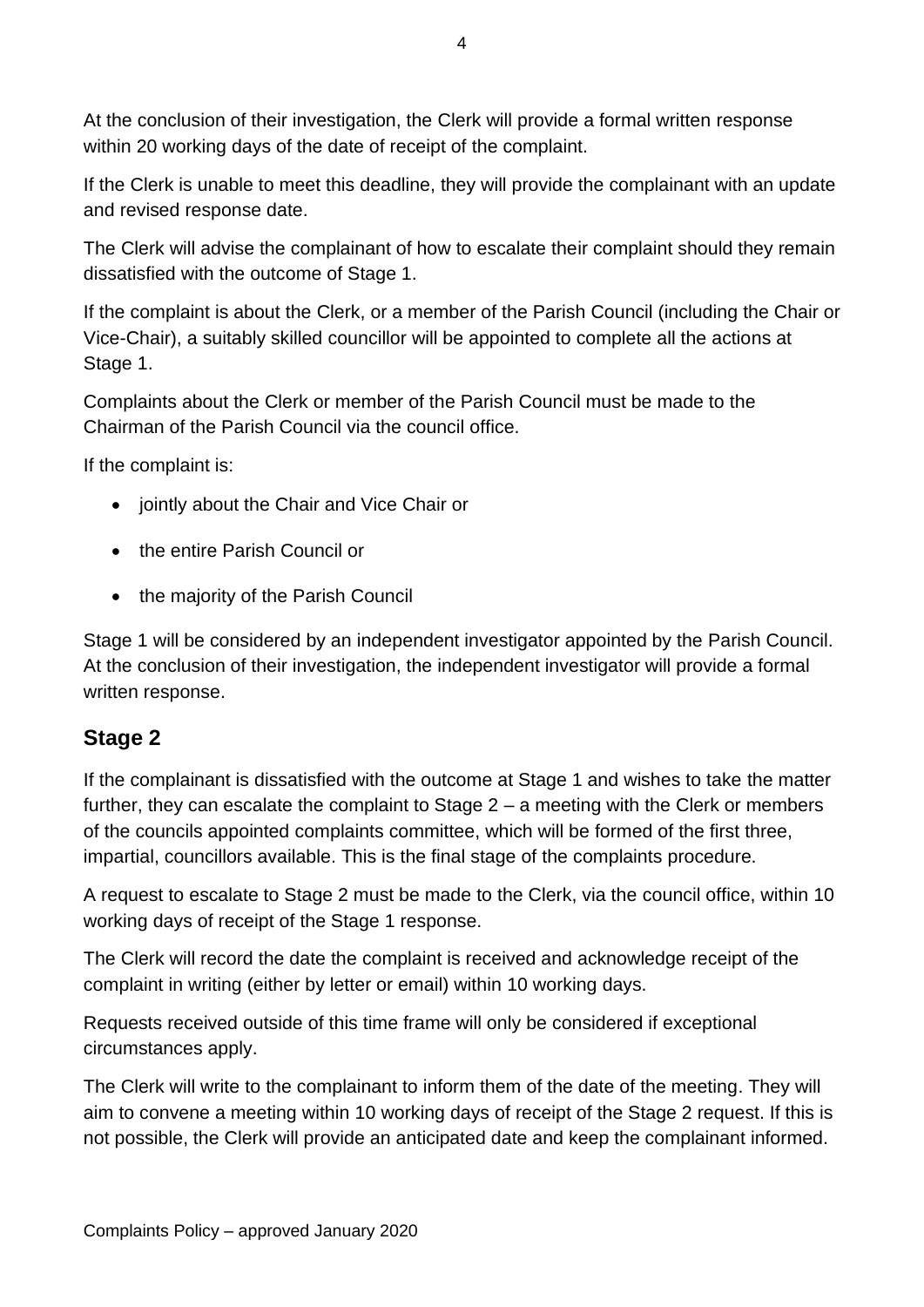If the complainant rejects the offer of three proposed dates, without good reason, the Clerk will decide when to hold the meeting. It will then proceed in the complainant's absence on the basis of written submissions from both parties.

The complaints committee will consist of at least three councillors with no prior involvement or knowledge of the complaint. Prior to the meeting, they will decide amongst themselves who will act as the Chair of the Complaints Committee. If there are fewer than three councillors from Ecclesfield Parish Council available, the Clerk will source any additional, independent councillors through another local parish or through Sheffield City Councils Democratic Services Team, in order to make up the committee. Alternatively, an entirely independent committee may be convened to hear the complaint at Stage 2.

The committee will decide whether to deal with the complaint by inviting parties to a meeting or through written representations, but in making their decision they will be sensitive to the complainant's needs.

If the complainant is invited to attend the meeting, they may bring someone along to provide support. This can be a relative or friend. Generally, the Parish Council do not encourage either party to bring legal representatives to the committee meeting. However, there may be occasions when legal representation is appropriate.

Representatives from the media are not permitted to attend.

At least 10 working days before the meeting, the Clerk will:

- confirm and notify the complainant of the date, time and venue of the meeting, ensuring that, if the complainant is invited, the dates are convenient to all parties and that the venue and proceedings are accessible
- request copies of any further written material to be submitted to the committee at least 7 working days before the meeting.

Any written material will be circulated to all parties at least 5 working days before the date of the meeting. The committee will not normally accept, as evidence, recordings of conversations that were obtained covertly and without the informed consent of all parties being recorded.

The committee will also not review any new complaints at this stage or consider evidence unrelated to the initial complaint to be included. New complaints must be dealt with from Stage 1 of the procedure.

The meeting will be held in private. Electronic recordings of meetings or conversations are not normally permitted unless a complainant's own disability or special needs require it. Prior knowledge and consent of all parties attending must be sought before meetings or conversations take place. Consent will be recorded in any minutes taken.

The committee will consider the complaint and all the evidence presented. The committee can: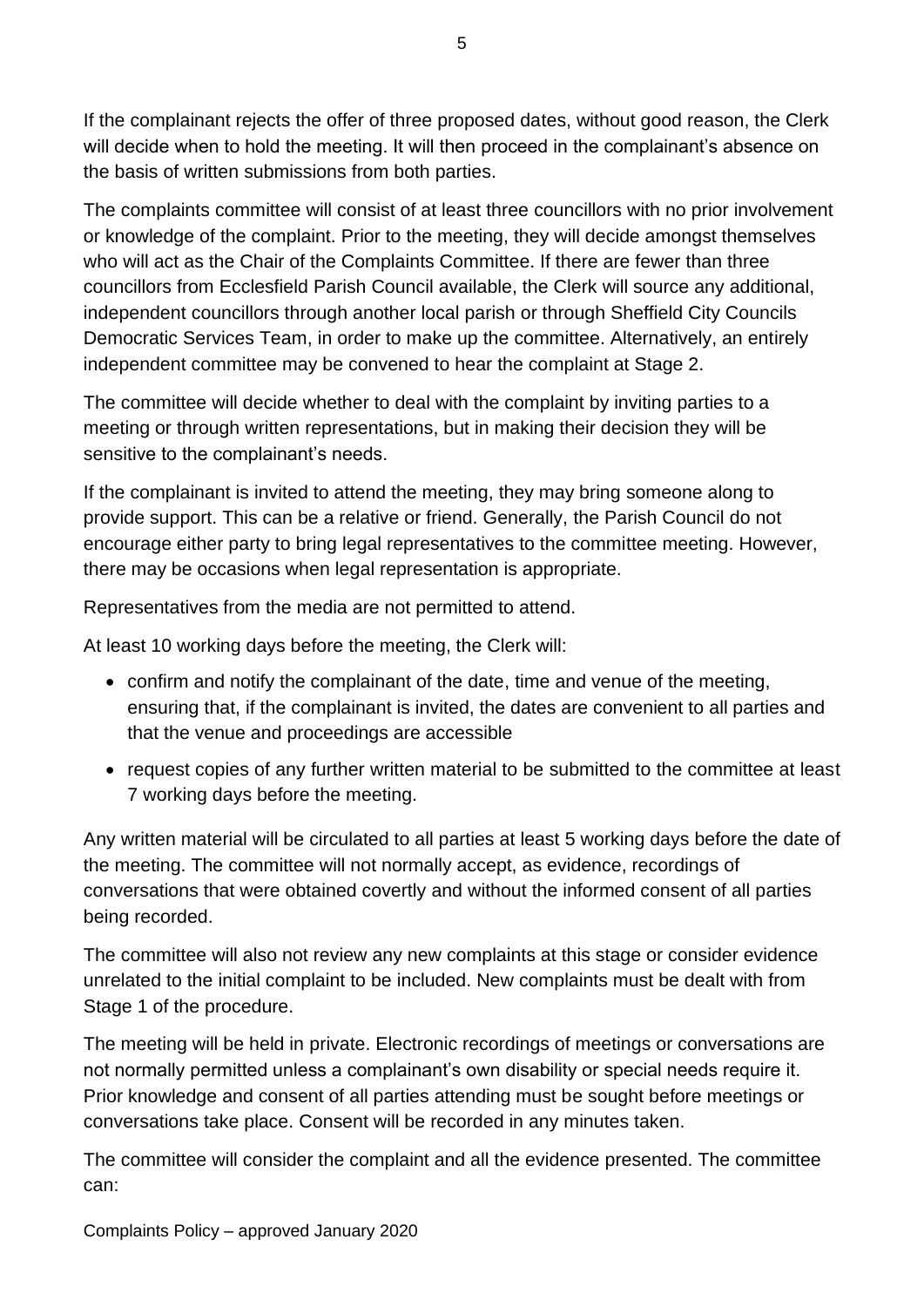- uphold the complaint in whole or in part
- dismiss the complaint in whole or in part.

If the complaint is upheld in whole or in part, the committee will:

- decide on the appropriate action to be taken to resolve the complaint
- where appropriate, recommend changes to the parish's systems or procedures to prevent similar issues in the future.

The Chair of the Committee will provide the complainant and Ecclesfield Parish Council with a full explanation of their decision and the reason(s) for it, in writing, within 7 working days.

If the complaint is:

- jointly about the Chair and Vice Chair or
- the entire Parish Council or
- the majority of the Parish Council

Stage 2 will be heard by a committee of independent councillors.

The response will detail any actions taken to investigate the complaint and provide a full explanation of the decision made and the reason(s) for it. Where appropriate, it will include details of actions Ecclesfield Parish Council will take to resolve the complaint.

The response will also advise the complainant of how to escalate their complaint should they remain dissatisfied.

#### **Next Steps**

If the complainant believes the Parish Council did not handle their complaint in accordance with the published complaints procedure or they acted unlawfully or unreasonably in the exercise of their duties they can contact Sheffield City Councils Monitoring Officer after they have completed Stage 2.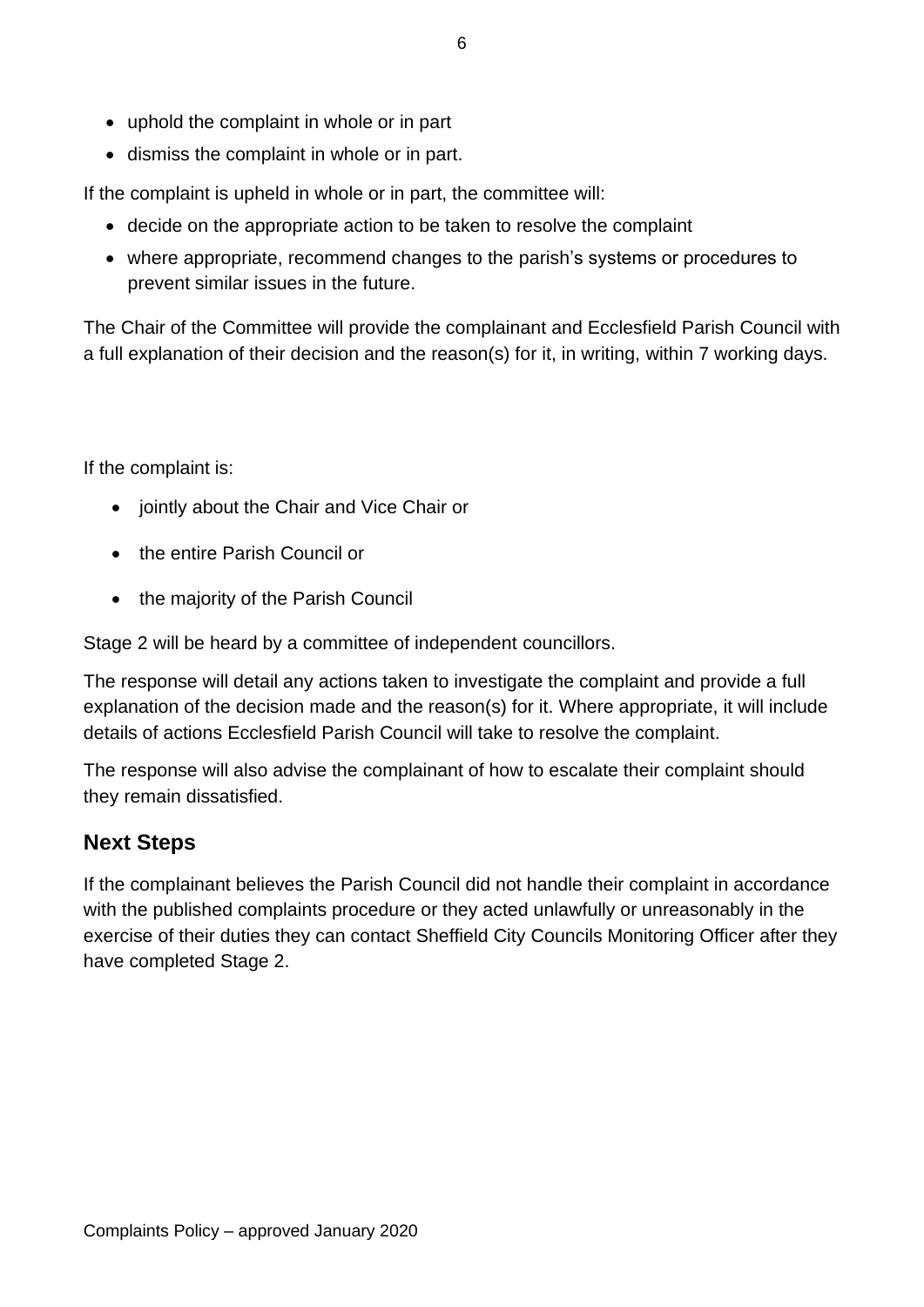## **Complaint Form**

Please complete and return to the Parish Clerk who will acknowledge receipt and explain what action will be taken.

| Your name:                                                                                                             |
|------------------------------------------------------------------------------------------------------------------------|
| <b>Address:</b>                                                                                                        |
|                                                                                                                        |
|                                                                                                                        |
| Postcode:                                                                                                              |
| Day time telephone number:                                                                                             |
| <b>Evening telephone number:</b>                                                                                       |
| Please give details of your complaint, including whether you have spoken to<br>anybody at the Parish Council about it. |
|                                                                                                                        |
|                                                                                                                        |
|                                                                                                                        |
|                                                                                                                        |
| What actions do you feel might resolve the problem at this stage?                                                      |
|                                                                                                                        |
|                                                                                                                        |
|                                                                                                                        |
| Are you attaching any paperwork? If so, please give details.                                                           |
|                                                                                                                        |
|                                                                                                                        |
| Signature:                                                                                                             |
|                                                                                                                        |
| Date:                                                                                                                  |
| <b>Official use</b>                                                                                                    |
| Date acknowledgement sent:                                                                                             |
|                                                                                                                        |
| By who:                                                                                                                |
| <b>Complaint referred to:</b>                                                                                          |
|                                                                                                                        |
| Date:                                                                                                                  |
|                                                                                                                        |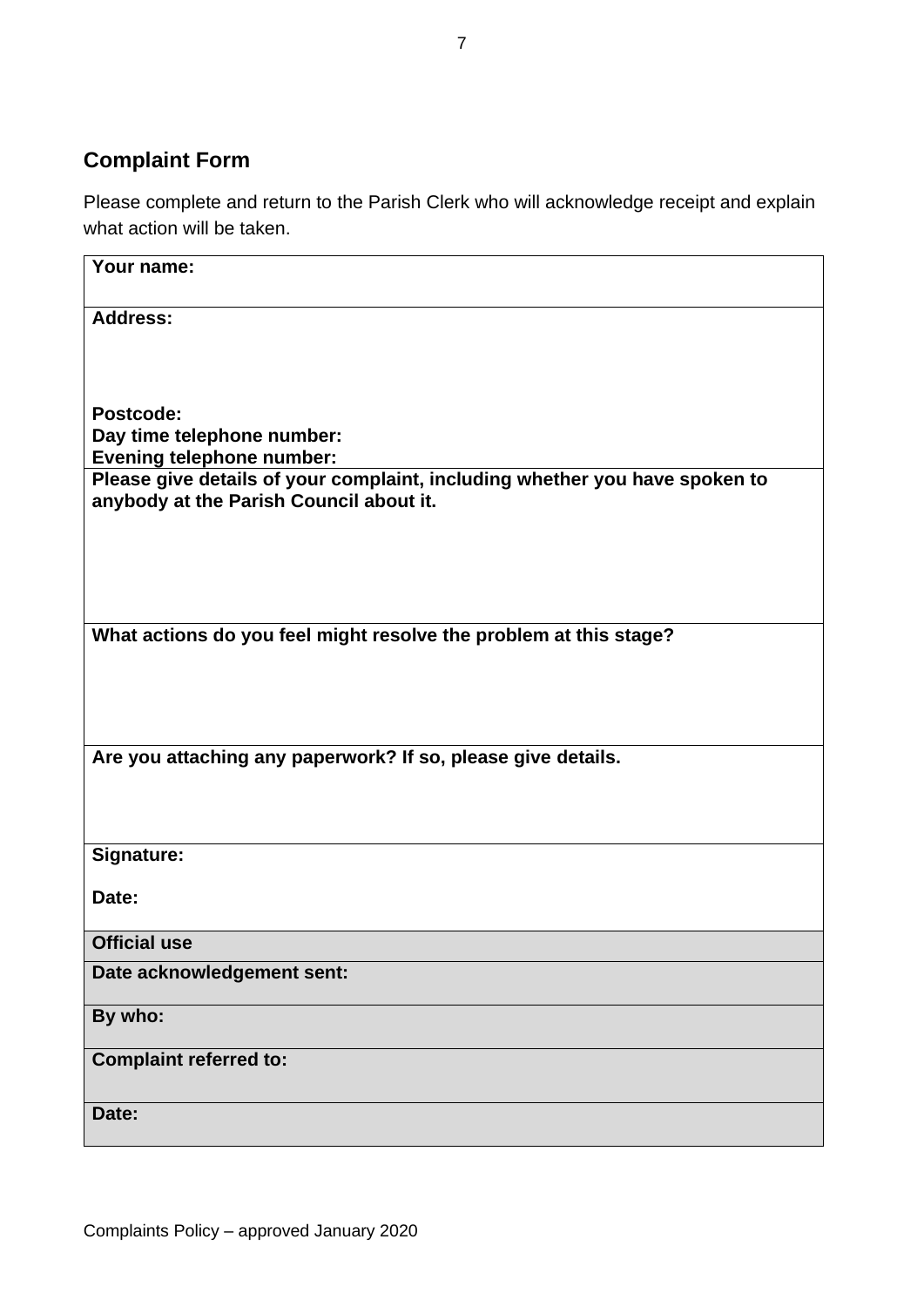#### **Roles and Responsibilities**

#### **Complainant**

The complainant will receive a more effective response to the complaint if they:

- explain the complaint in full as early as possible
- co-operate with the Parish Council in seeking a solution to the complaint
- respond promptly to requests for information or meetings or in agreeing the details of the complaint
- ask for assistance as needed
- treat all those involved in the complaint with respect
- refrain from publicising the details of their complaint on social media and respect confidentiality.

**Complaints Co-ordinator** (this could be the Clerk / designated complaints Parish Councillor or other staff member providing administrative support)

The complaints co-ordinator should:

- ensure that the complainant is fully updated at each stage of the procedure
- liaise with staff members, Clerk, parish council chairman, to ensure the smooth running of the complaints procedure
- be aware of issues regarding:
	- $\circ$  sharing third party information

The Clerk is the contact point for the complainant and the committee and should:

- ensure that all people involved in the complaint procedure are aware of their legal rights and duties, including any under legislation relating to parish complaints, the Data Protection Act (DPA) 2018 and the General Data Protection Regulations (GDPR)
- set the date, time and venue of the meeting, ensuring that the dates are convenient to all parties (if they are invited to attend) and that the venue and proceedings are accessible
- collate any written material relevant to the complaint (for example; stage 1 paperwork, parish and complainant submissions) and send it to the parties in advance of the meeting within an agreed timescale
- record the proceedings
- circulate the minutes of the meeting

Complaints Policy – approved January 2020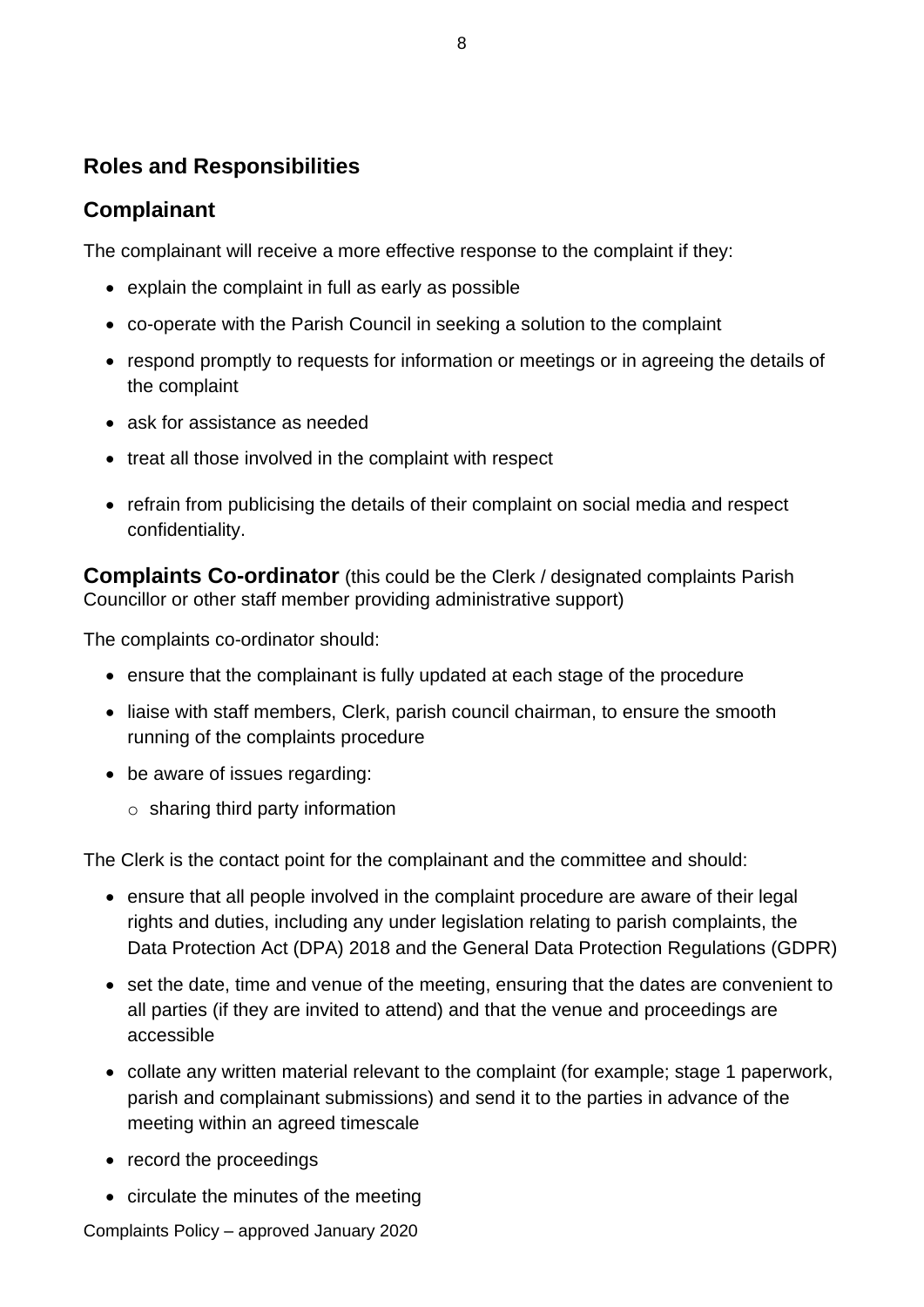• notify all parties of the committee's decision.

#### **Committee Chair**

The committee's chair, who is nominated in advance of the complaint meeting, should ensure that:

- both parties are asked (via the Clerk) to provide any additional information relating to the complaint by a specified date in advance of the meeting
- the meeting is conducted in an informal manner, is not adversarial, and that, if all parties are invited to attend, everyone is treated with respect and courtesy
- the remit of the committee is explained to the complainant
- written material is seen by everyone in attendance, provided it does not breach confidentiality or any individual's rights to privacy under the DPA 2018 and GDPR.

If a new issue arises it would be useful to give everyone the opportunity to consider and comment upon it; this may require a short adjournment of the meeting

- both the complainant and the Parish Council are given the opportunity to make their case and seek clarity, either through written submissions ahead of the meeting or verbally in the meeting itself
- the issues are addressed
- key findings of fact are made
- the committee is open-minded and acts independently
- no member of the committee has an external interest in the outcome of the proceedings or any involvement in an earlier stage of the procedure
- the meeting is minuted
- they liaise with the Clerk (and complaints co-ordinator, if the Parish Council has one).

#### **Committee Member**

Committee members should be aware that:

• the meeting must be independent and impartial, and should be seen to be so

No councillor may sit on the committee if they have had a prior involvement in the complaint or in the circumstances surrounding it.

• the aim of the meeting should be to resolve the complaint and achieve reconciliation between the Parish Council and the complainant